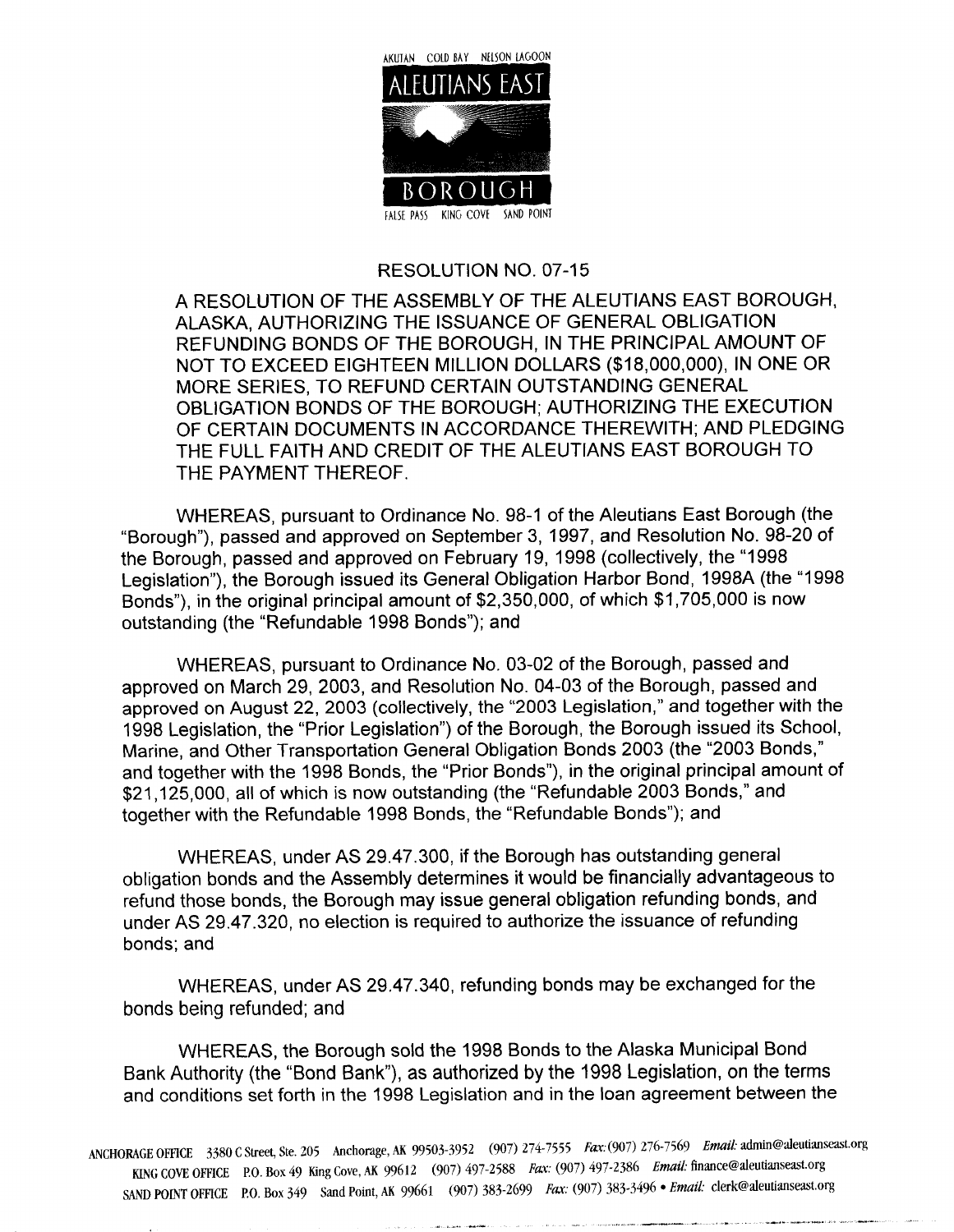Borough and the Bond Bank dated as of April 1, 1998 (the "1998 Loan Agreement"); and

WHEREAS, the Bond Bank issued its General Obligation Bonds, 1998 Series A (the "1998 Bond Bank Bonds") to provide funds to purchase the 1998 Bonds, as provided in the 1998 Loan Agreement; and

WHEREAS, the Borough sold the 2003 Bonds to the Bond Bank, as authorized by the 2003 Legislation, on the terms and conditions set forth in the 2003 Legislation and in the loan agreement between the Borough and the Bond Bank dated as of September 1, 2003 (the "2003 Loan Agreement," and together with the 1998 Loan Agreement, the "Loan Agreements"): and

WHEREAS, the Bond Bank issued its General Obligation Bonds, 2003 Series E (the "2003 Bond Bank Bonds," and together with the 1998 Bond Bank Bonds, the "Prior Bond Bank Bonds") to provide funds to purchase the 2003 Bonds, as provided in the 2003 Loan Agreement; and

WHEREAS, the Bond Bank has expressed its intent to issue refunding bonds, in one or more series (the "Bond Bank Refunding Bonds"), for the purpose of refunding all or a portion of the Prior Bond Bank Bonds and achieving a debt service savings; and

WHEREAS, Section 6 of the Loan Agreements provides that payments of principal of and interest on the Prior Bonds may be adjusted to reduce debt service on the Prior Bonds if the Bond Bank is able to achieve debt service savings by refunding the Prior Bond Bank Bonds; and

WHEREAS, the Bond Bank has offered to enter into Amendatory Loan Agreements to effect the reduction in debt service on all or <sup>a</sup> portion of the Refundable Bonds (the "Amendatory Loan Agreements"); and

WHEREAS, the Assembly wishes to effect a reduction in debt service on all or a portion of the Refundable Bonds by entering into the Amendatory Loan Agreements issuing the Bonds in exchange for all or <sup>a</sup> portion of the Refundable Bonds and participating in the refunding of all or <sup>a</sup> portion of the Prior Bond Bank Bonds

NOW, THEREFORE, BE IT RESOLVED BY THE ASSEMBLY OF THE ALEUTIANS EAST BOROUGH, ALASKA, that:

**Section 1** Definitions. In addition to the definitions specified elsewhere in this resolution, the following terms shall have the following meanings in this resolution:

(a) "Bond" or "Bonds" means any of the bonds of the Borough, the issuance of which are authorized herein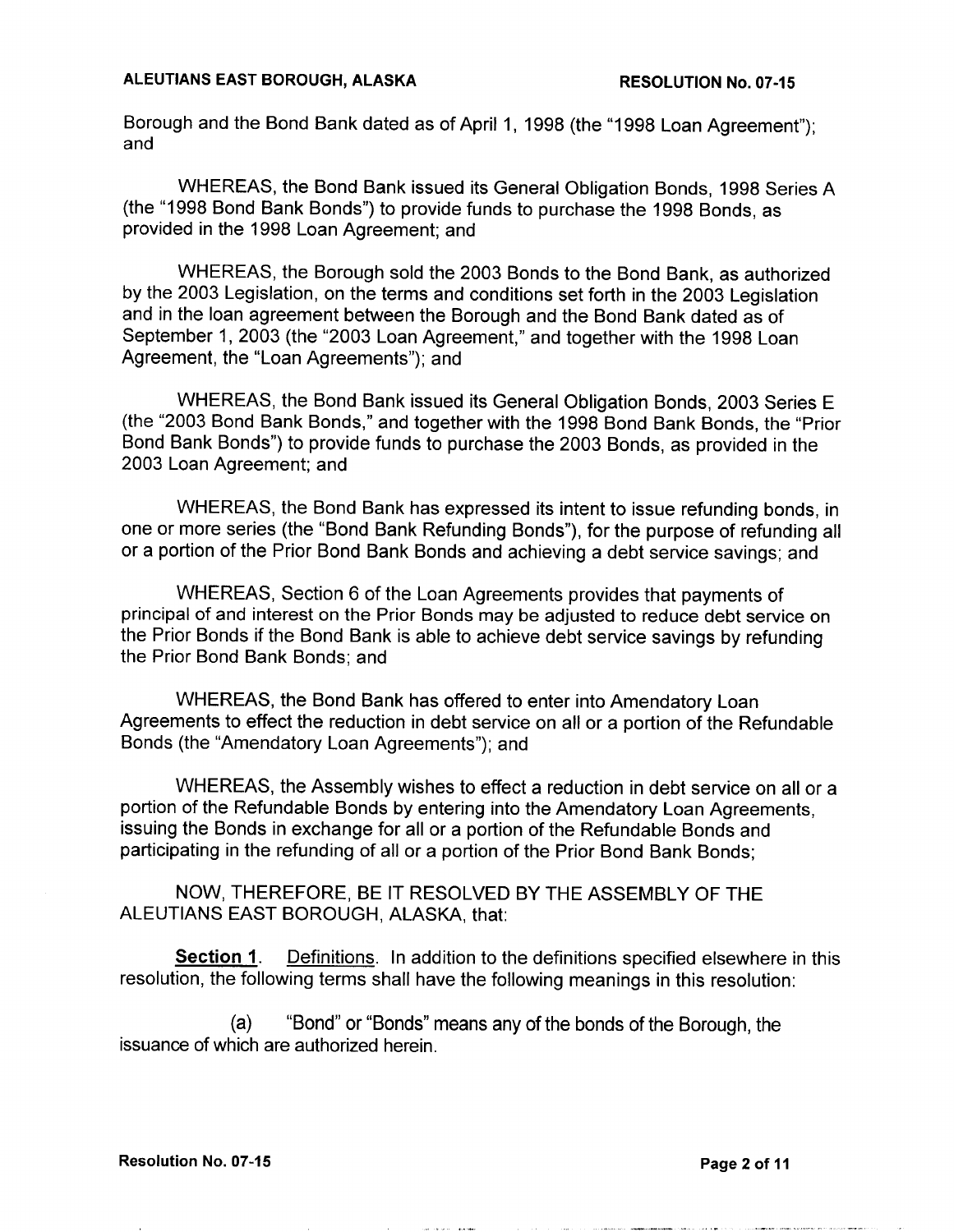(b) "Bond Register" means the registration books maintained by the Registrar, which include the names and addresses of the owners or nominees of the Registered Owners of the Bonds

(c) "Code" means the Internal Revenue Code of 1986, as amended from time to time, together with all regulations applicable thereto.

(d) "Continuing Disclosure Certificate" means a certificate relating to the Bonds executed and delivered by the Borough with respect to compliance with paragraph (b)(5) of Rule 15c2-12 of the Securities and Exchange Commission, as such certificate may be amended or supplemented from time to time in accordance with its terms

(e) "Government Obligations" means direct obligations of, or obligations the timely payment of principal of and interest on which are unconditionally guaranteed by the United States of America

(f) "Registered Owner" means the person named as the registered owner of <sup>a</sup> Bond in the Bond Register

(g) "Registrar" means the Borough Administrator of the Borough, or any successor that the Borough may appoint by resolution

**Section 2.** Authorization of Bonds and Purpose of Issuance. The Assembly hereby determines it would be financially advantageous to refund all or a portion of the Refundable Bonds by the issuance of refunding bonds of the Borough (the "Bonds") on the terms and conditions provided in this resolution. For the purpose of providing the funds required to refund all or <sup>a</sup> portion of the Refundable Bonds and to pay all costs incidental thereto and to the issuance of the Bonds, the Borough hereby authorizes and determines to issue and to sell the Bonds, in one or more series, in the aggregate principal amount of up to \$18,000,000. The Bonds shall be designated "Aleutians East Borough General Obligation Refunding Bonds," with such additional series and year designation as the Borough Administrator may fix and determine. The Borough Administrator is authorized to fix and determine which of the Refundable Bonds are to be refunded by the issuance of the Bonds in exchange therefor

The Borough has ascertained and hereby determines that each and every matter and thing as to which provision is made in this resolution is necessary in order to carry out and effectuate the purpose of the Borough in accordance with the constitution and the statutes of the State of Alaska and to incur the indebtedness and issue the Bonds.

Section 3. Obligation of Bonds. The Bonds shall be direct and general obligations of the Borough, and the full faith and credit of the Borough are hereby pledged to the payment of the principal of and interest on the Bonds. The Borough hereby irrevocably pledges and covenants that it will levy and collect taxes upon all taxable property within the Borough without limitation as to rate or amount, in amounts sufficient, together with other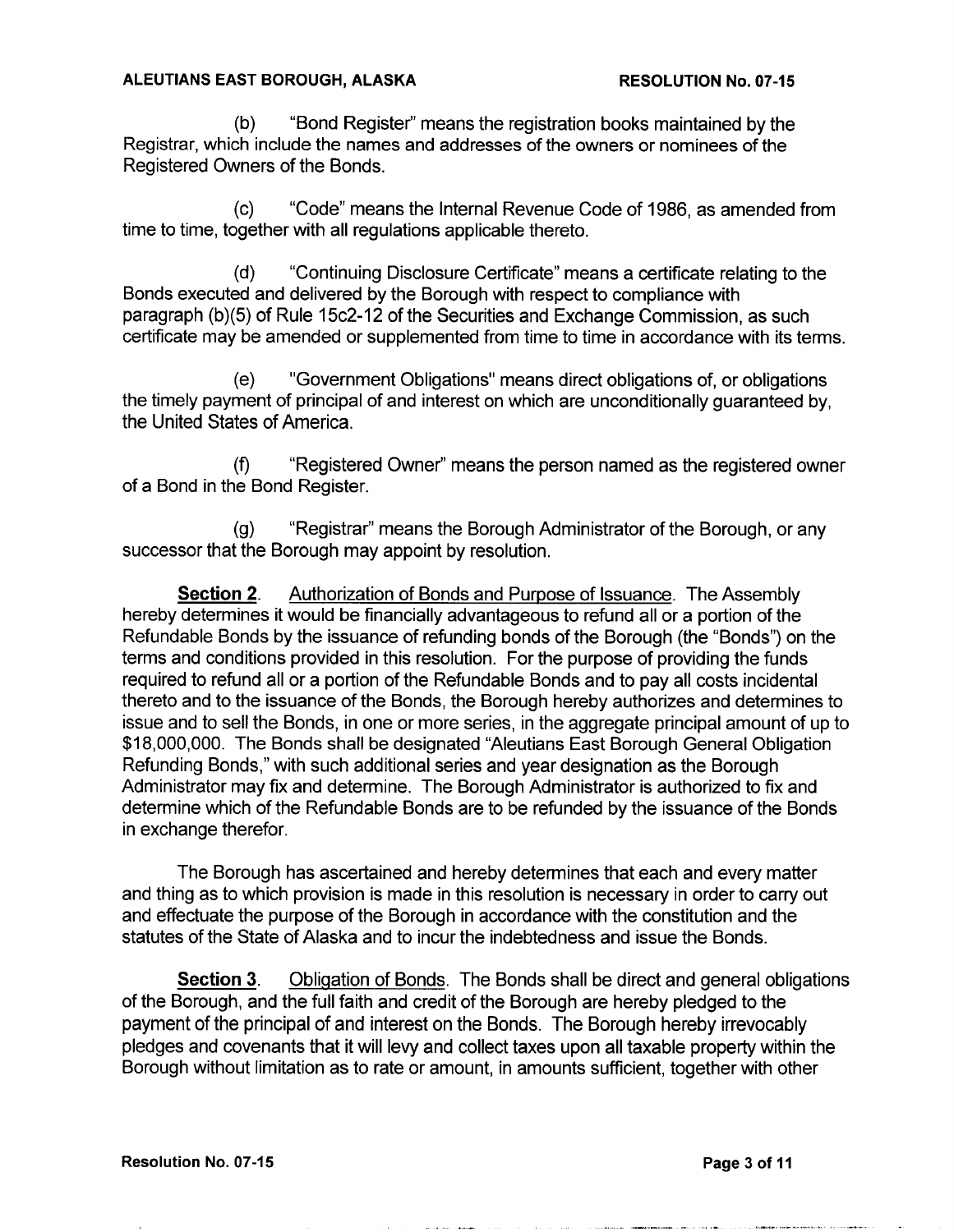funds legally available therefor, to pay the principal of and interest on the Bonds as the same become due and payable

Section 4. Dates, Maturities, Interest Rates, and Other Details of Bonds. The Bonds shall be dated the date of their initial delivery, shall be in the denomination of \$5,000 or any integral multiple thereof, or such other date and denominations as may be determined by the Borough Administrator, and shall be numbered separately in such manner and with any additional designation as the Registrar deems necessary for purposes of identification

Unless the Borough Administrator determines otherwise, the Bonds shall bear interest payable semi-annually on June 1 and December 1, commencing June 1, 2007, and shall mature and become due and payable on December <sup>1</sup> in each of the years and in the principal amounts to be set forth in the Amendatory Loan Agreements

Interest on the Bonds shall be computed on the basis of <sup>a</sup> <sup>360</sup> day year composed of twelve 30-day months. The Borough Administrator is authorized to fix and determine the principal amount, maturity date, principal installments and payment dates and the rate or rates of interest to be borne by such principal installments, provided that (i) no rate of interest on any principal installment shall exceed the rate of interest on the corresponding maturity of the Bond Bank Bonds; (ii) the true interest cost of the Bonds shall not exceed 6% unless approved by resolution of the Borough; and (iii) all of the Bonds shall mature on or before the final maturity date of the Refundable Bonds being refunded

**Section 5.** Place and Medium of Payment. Both principal of and interest on the Bonds shall be payable in lawful money of the United States of America which, on the respective dates of payment thereof, shall be legal tender for the payment of public and private debts. For so long as the Bond Bank is the Registered Owner of all outstanding Bonds, payments of principal thereof and interest thereon shall be made as provided in the Loan Agreements as amended by the Amendatory Loan Agreements (the "Amended Loan Agreements"). In the event that the Bond Bank is no longer the Registered Owner of all outstanding Bonds, payments of principal thereof and interest thereon will be made by check or draft mailed by first class mail to the Registered Owners of the Bonds at the addresses for such Registered Owners appearing on the Bond Register on the 15th day of the month preceding the payment date, provided that the final installment of principal of and interest on the Bonds will be payable at the office of the Registrar upon surrender of the Bond to the Registrar If the principal installment of any Bond is not paid when due, the Borough shall pay interest on such principal installment at the same rate provided herein from and after its due date until such principal installment, is paid in full or provision for payment thereof has been made.

Section 6. Optional Prepayment. The principal installments of the Bonds due on or after December 1, 2017, shall be subject to prepayment, at the Borough's option. on any date on or after December 1, 2016, in whole or in part, at a prepayment price of 100% of the principal amount to be prepaid, plus accrued interest to the date fixed for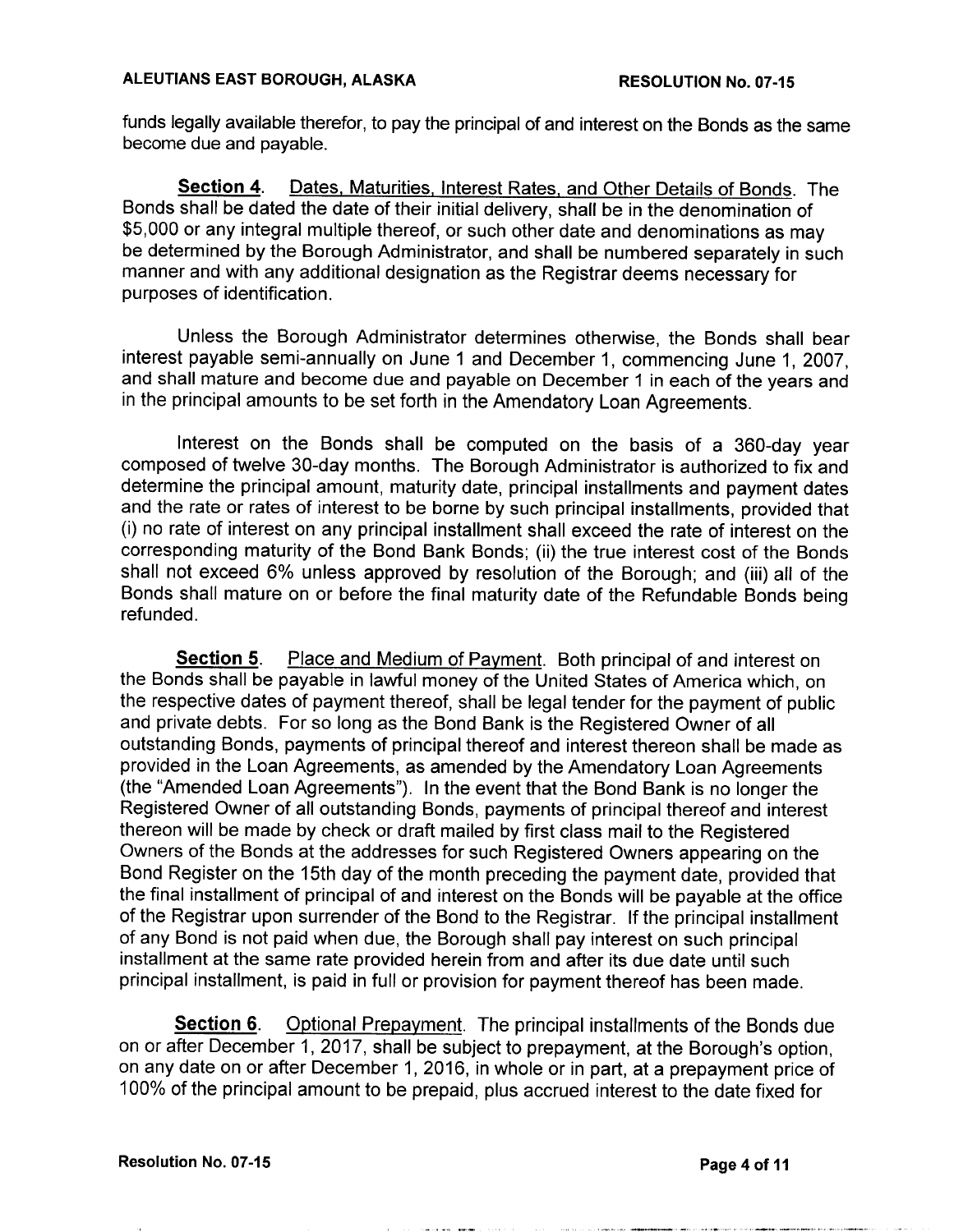prepayment. If less than all the principal installments of the Bonds are to be prepaid. the principal installments to be prepaid shall be determined by the Borough. Notice of any such prepayment shall be sent by the Borough not less than 50 days prior to the date fixed for prepayment by first class mail to the Registered Owner of each Bond at such Registered Owner's address as it then appears on the Bond Register. Notice of prepayment having been duly given and money for prepayment being held by the Borough interest on the principal installments to be prepaid shall cease to accrue on the date fixed for prepayment

Section 7. Form of Bond. Each Bond shall be in substantially the following form, subject to the provisions of the Amended Loan Agreements, and with such changes as the Borough Administrator approves

 $No.$ 

\$

# UNITED STATES OF AMERICA STATE OF ALASKA

# ALEUTIANS EAST BOROUGH, ALASKA **GENERAL OBLIGATION REFUNDING BOND. 2007**

REGISTERED OWNER

### PRINCIPAL AMOUNT

The Aleutians East Borough, Alaska (the "Borough"), a municipal corporation of the State of Alaska, hereby acknowledges itself to owe and for value received promises to pay to the registered owner set forth above (the "Registered Owner"), or its registered assigns, the principal amount set forth above in the following installments on December 1 month of each of the following years, and to pay interest on each such principal installment from the date hereof until paid or provision for payment thereof has been made, payable on June 1, 2007 and semiannually thereafter on the first day of June and December of each year, at the following rates per annum:

|      | Principal   | Interest |
|------|-------------|----------|
| Year | Installment | Rate     |

For so long as the Alaska Municipal Bond Bank Authority (the "Bond Bank") is the Registered Owner, payments of principal hereof and interest hereon shall be made as provided in the loan agreements between the Bond Bank and the Borough relating to this bond, as amended (the "Amended Loan Agreements"). In the event that the Bond Bank is no longer the Registered Owner, payments of principal hereof and interest hereon will be made by check or draft mailed by first class mail to the Registered Owner at the address for such Registered Owner appearing on the Bond Register on the 15th

and the season and decided to a second control of the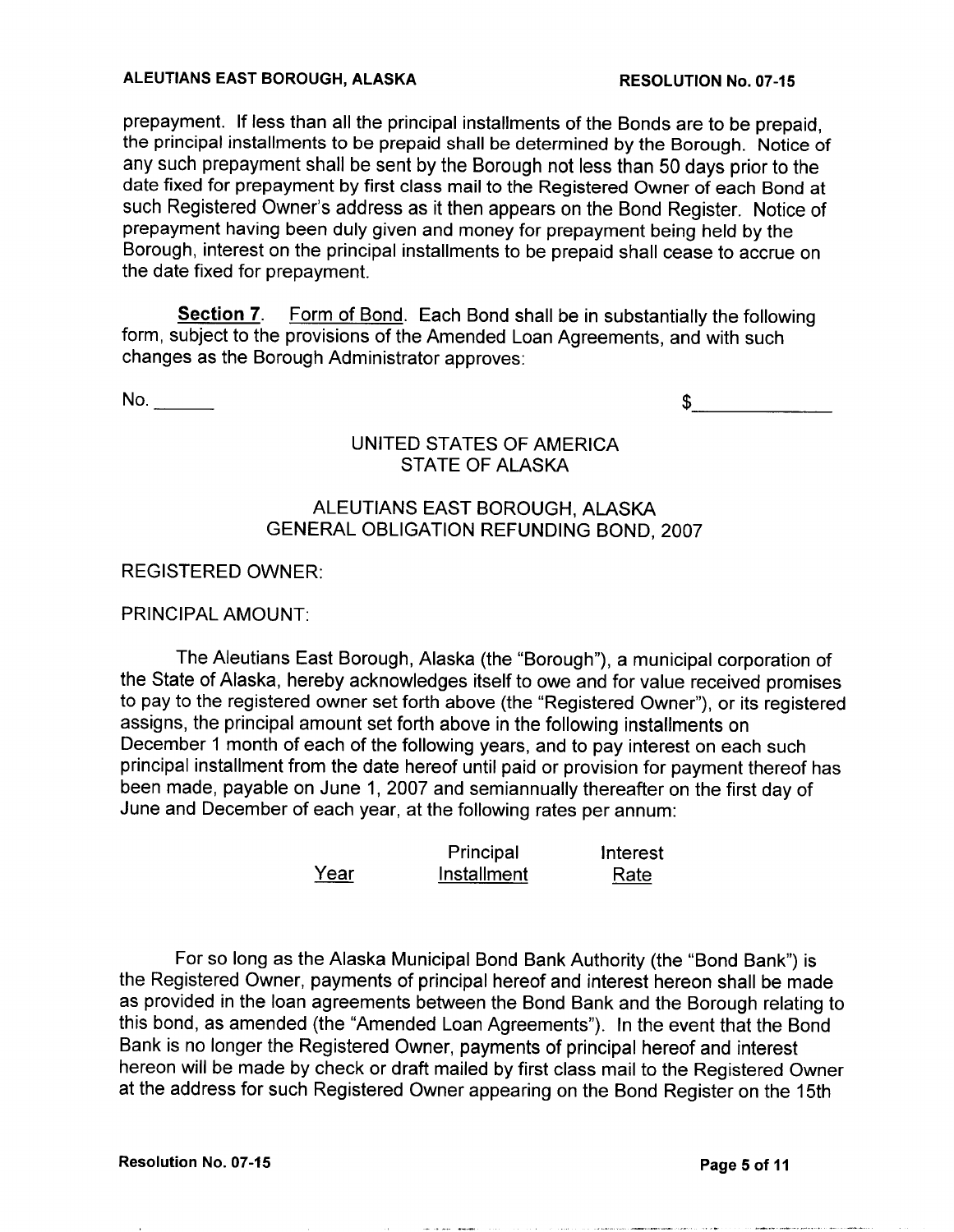day of the month preceding the payment date, provided that the final installment of principal of and interest on this bond will be payable at the office of the Borough Administrator (the "Registrar") upon surrender of this bond to the Registrar. Interest on this bond shall be computed on the basis of a 360-day year composed of twelve 30-day months

This bond is one of the General Obligation Refunding Bonds, 2007 of the Borough (the "Bonds"), together aggregating \$ in principal amount and Borough (the "Bonds"), together aggregating  $\$_{ \_\_\_\_\_\_\_\_\_\_\_\_\_\_\_\_\_\_\_\_\_\_\_\_\_\_\_\_}$  amount and constituting bonds authorized for the purpose of refunding certain outstanding general obligation bonds of the Borough, and issued under Resolution 07- of the Borough titled:

A RESOLUTION OF THE ASSEMBLY OF THE ALEUTIANS EAST BOROUGH ALASKA AUTHORIZING THE ISSUANCE OF GENERAL OBLIGATION REFUNDING BONDS OF THE BOROUGH, IN THE PRINCIPAL AMOUNT OF NOT TO EXCEED EIGHTEEN MILLION DOLLARS (\$18,000,000). IN ONE OR MORE SERIES TO REFUND CERTAIN OUTSTANDING GENERAL OBLIGATION BONDS OF THE BOROUGH; AUTHORIZING THE EXECUTION OF CERTAIN DOCUMENTS IN ACCORDANCE THEREWITH; AND PLEDGING THE FULL FAITH AND CREDIT OF THE ALEUTIANS EAST BOROUGH TO THE PAYMENT THEREOF.. THEREOF

### $(the "Resolution").$

The principal installments of this bond due on or after December 1, 2017, shall be subject to prepayment, at the Borough's option, on and after December 1, 2016, in whole or in part, at a prepayment price of 100% of the principal amount to be prepaid, plus accrued interest to the date fixed for prepayment. If less than all the principal installments of the Bonds are to be prepaid, the principal installments to be prepaid shall be determined by the Borough. Notice of any such prepayment shall be sent by the Borough not less than 50 days prior to the date fixed for prepayment by first class mail to the Registered Owner of each Bond at such Registered Owner's address as it then appears on the Bond Register. Notice of prepayment having been duly given and money for prepayment being held by the Borough, interest on the principal installments to be prepaid shall cease to accrue on the date fixed for prepayment

This bond is transferable as provided in the Resolution. (i) only upon the Bond Register, and (ii) upon surrender of this bond together with a written instrument of transfer duly executed by the Registered Owner or the duly authorized attorney of the Registered Owner, and thereupon a new fully registered Bond or Bonds in the same aggregate unpaid principal amount and maturity shall be issued to the transferee in exchange therefor as provided in the Resolution upon the payment of charges, if any, as therein prescribed. The Borough may treat and consider the person in whose name this Bond is registered as the absolute owner hereof for the purpose of receiving payment of, or on account of, the principal or prepayment price, if any, hereof and interest due hereon and for all other purposes whatsoever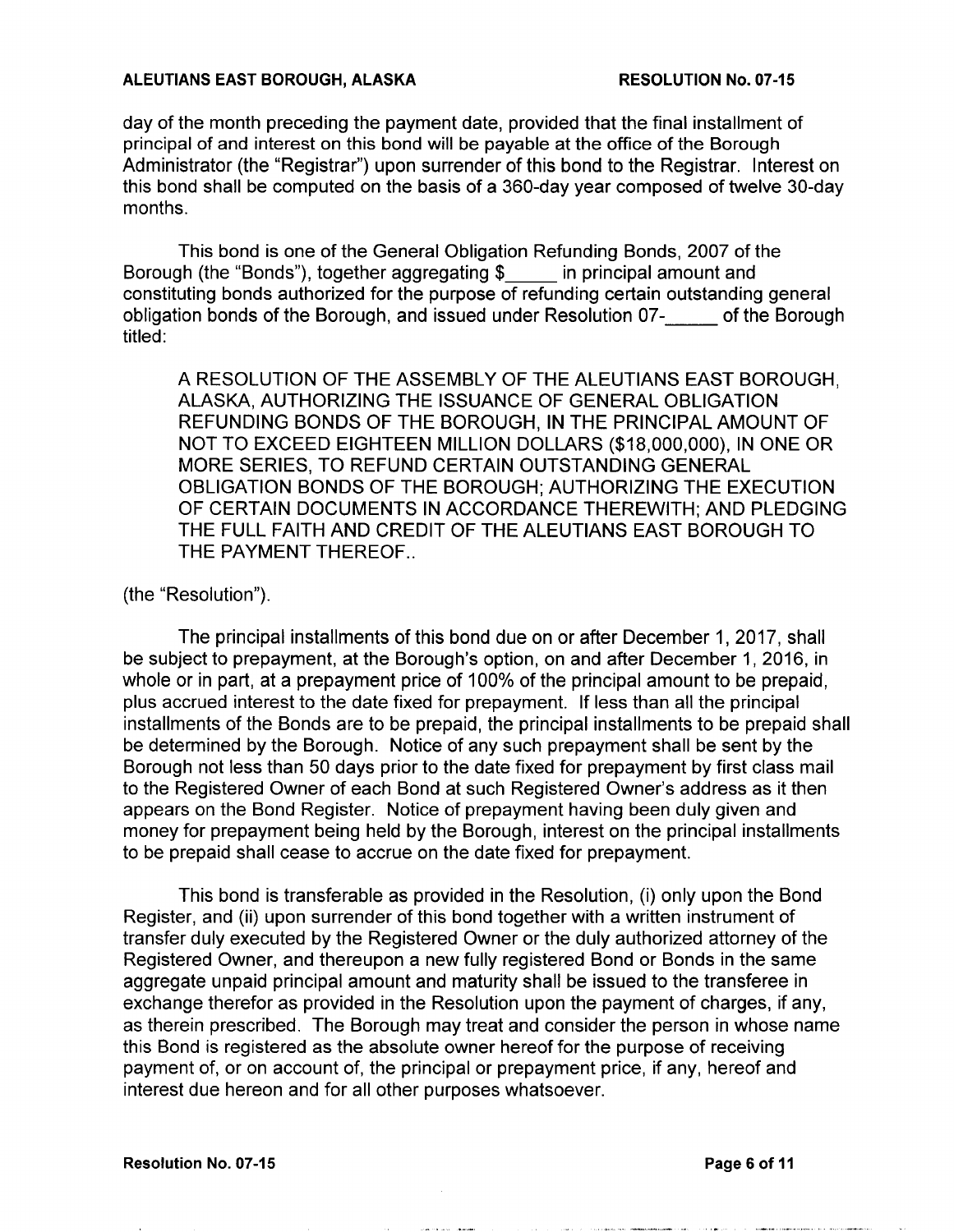This bond is a direct and general obligation of the Borough, and the full faith and credit of the Borough are pledged to the payment of the principal hereof and interest hereon. The Borough has irrevocably pledged and covenanted to levy and collect taxes upon all taxable property within the Borough without limitation as to rate or amount, in amounts sufficient, together with other funds legally available therefor, to pay the principal hereof and interest hereon as the same become due and payable

Reference is hereby made to the Resolution and any resolution supplemental thereto for <sup>a</sup> description of the rights of the Registered Owner of this bond and of the rights and obligations of the Borough thereunder, to all of the provisions of which Resolution the Registered Owner of this bond, by acceptance hereof, assents and agrees.

IT IS HEREBY CERTIFIED AND RECITED that all conditions acts or things required by the constitution or statutes of the State of Alaska or the ordinances or resolutions of the Borough to exist, to have happened or to have been performed precedent to or in the issuance of this bond, exist, have happened and have been performed, and that the series of Bonds of which this is one, together with all other indebtedness of the Borough, is within every debt and other limit prescribed by said constitution, statutes, ordinances or resolutions.

IN WITNESS WHEREOF, THE ALEUTIANS EAST BOROUGH, ALASKA, has caused this bond to be signed in its name and on its behalf by its Mayor and its corporate seal to be hereunto impressed or otherwise reproduced and attested by its Clerk, all as of the  $\qquad \qquad$  day of  $\qquad \qquad$  2007.

ALEUTIANS EAST BOROUGH, ALASKA

Stanley Mack, Mayor

ATTEST

Tina Anderson, Borough Clerk

**Section 8** Execution. The Bonds shall be executed in the name of the Borough by the Mayor, and its corporate seal shall be impressed or otherwise reproduced thereon and attested by the Borough Clerk. The execution of a Bond on behalf of the Borough by persons that at the time of the execution are duly authorized to hold the proper offices shall be valid and sufficient for all purposes, although any such person shall have ceased to hold office at the time of delivery of the Bond or shall not have held office on the date of the Bond.

Resolution No. 07-15 **Page 7 of 11**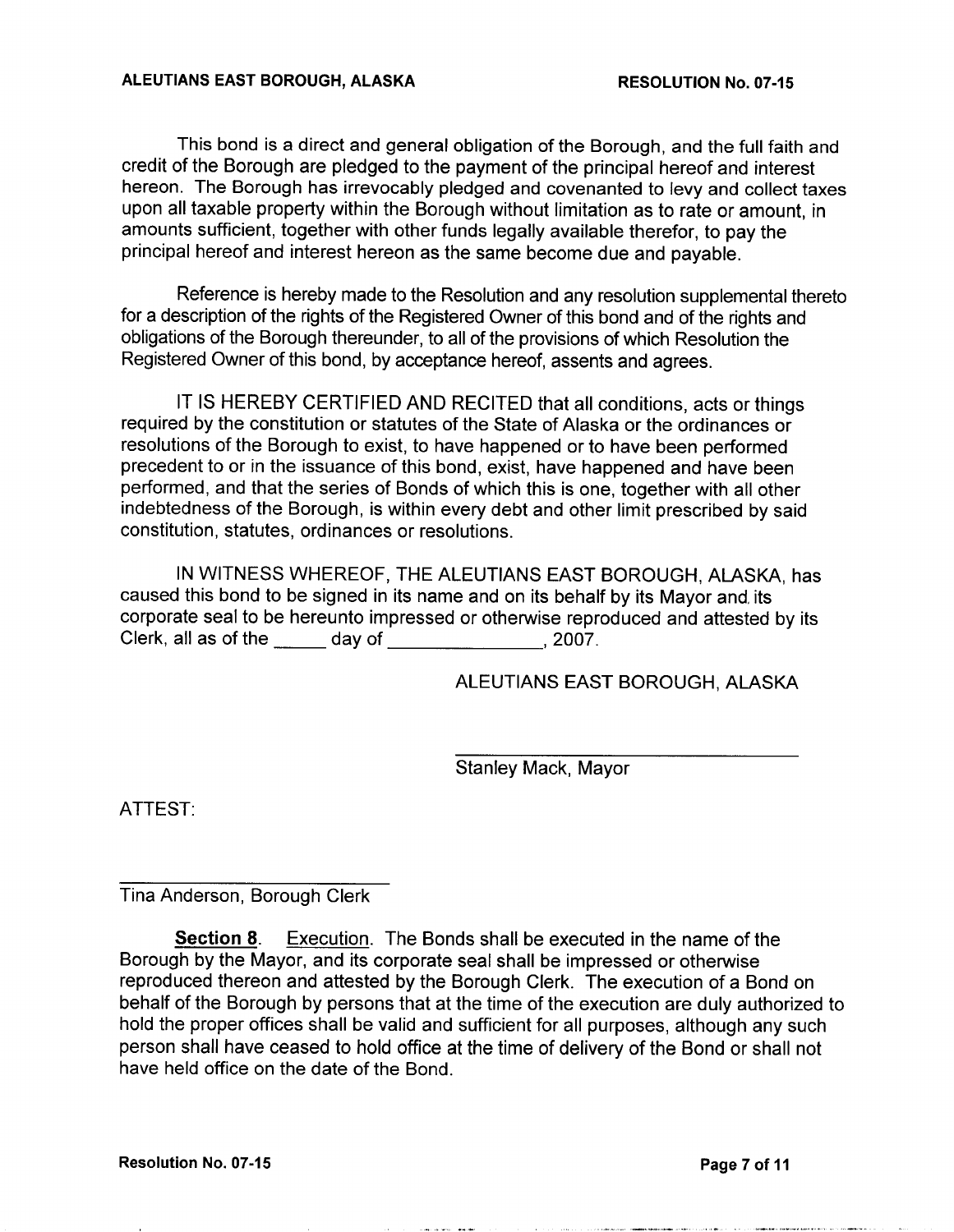## Section 9. Registration.

(a) The Bonds shall be issued only in registered form as to both principal and interest. The Borough designates the Borough Administrator as Registrar for the Bonds. The Registrar shall keep, or cause to be kept, the Bond Register at the office of the Borough

(b) The Borough, in its discretion, may deem and treat the Registered Owner of each Bond as the absolute owner thereof for all purposes, and neither the Borough nor the Registrar shall be affected by any notice to the contrary. Each payment made as described in Section <sup>5</sup> shall be valid and shall satisfy and discharge the liability of the Borough on the Bonds to the extent of the amount or amounts so paid

(c) Bonds may be transferred only upon the Bond Register. Upon surrender for transfer or exchange of any Bond at the office of the Registrar, with a written instrument of transfer or authorization for exchange in form and with guaranty of signature satisfactory to the Registrar, duly executed by the Registered Owner or its duly authorized attorney, the Borough shall execute and the Registrar shall deliver an equal aggregate principal amount of Bonds of the same maturity of any authorized denominations, subject to such reasonable regulations as the Registrar may prescribe and upon payment sufficient to reimburse it for any tax, fee or other governmental charge required to be paid in connection with such transfer or exchange. All Bonds surrendered for transfer or exchange shall be canceled by the Registrar.

(d) The Borough covenants that, until all Bonds have been surrendered and canceled, it will maintain a system for recording the ownership of each Bond that complies with the provisions of Section <sup>149</sup> of the Code

Section 10. Mutilated, Destroyed, Stolen or Lost Bonds. Upon surrender for cancellation to the Registrar of a mutilated Bond, the Borough shall execute and deliver a new Bond of like maturity and principal amount. Upon filing with the Registrar of evidence satisfactory to the Borough that a Bond has been destroyed, stolen or lost and of the ownership thereof and upon furnishing the Borough with indemnification satisfactory to it, the Borough shall execute and deliver a new Bond of like maturity and principal amount. The person requesting the execution and delivery of a new Bond pursuant to this section shall comply with such other reasonable regulations as the Borough may prescribe and pay such expenses as the Borough may incur in connection therewith. Any Bonds issued pursuant to this section in substitution for Bonds alleged to be destroyed, stolen or lost shall constitute original additional contractual obligations on the part of the Borough, whether or not the Bonds alleged to be destroyed, stolen or lost be at any time enforceable by anyone

**Section 11**. Tax Covenants. The Borough covenants to comply with any and all applicable requirements set forth in the Code in effect from time to time to the extent that such compliance shall be necessary for the exclusion of the interest on the Bonds from gross income for federal income tax purposes. The Borough covenants that it will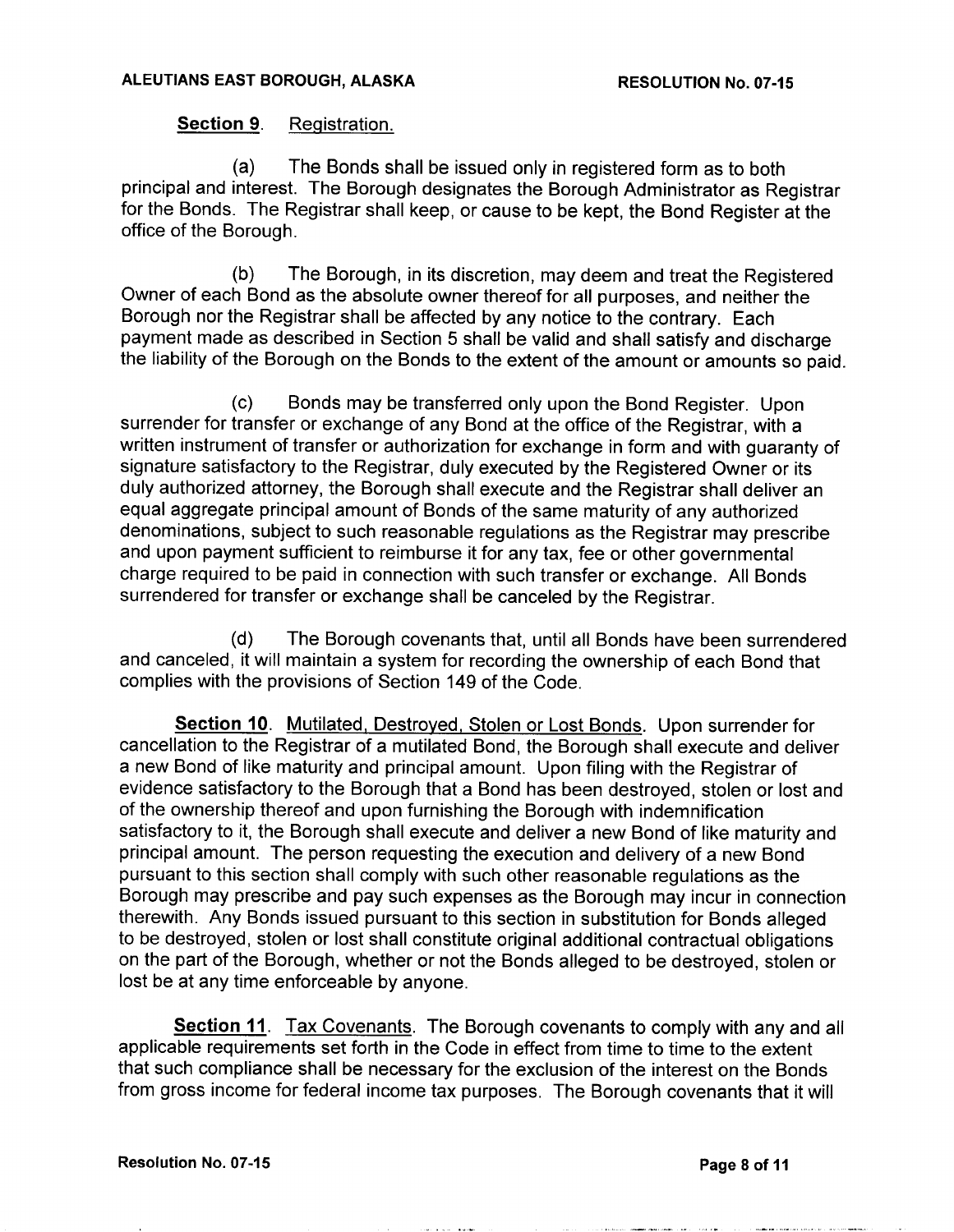make no use of the proceeds of the Bonds which will cause the Bonds to be "arbitrage" bonds" subject to federal income taxation by reason of Section 148 of the Code. The Borough covenants that it will not take or permit any action that would cause the Bonds to be "private activity bonds" as defined in Section 141 of the Code. The Borough hereby determines and certifies that the Bonds are not "private activity bonds" within the meaning of Section <sup>141</sup> of the Code

Section 12. Exchange of the Bonds; Official Statement; Amendatory Loan Agreements; Continuing Disclosure Certificate. The exchange of the Bonds for all or a portion of the Refundable Bonds, as provided in the Amended Loan Agreements and this resolution, is hereby authorized and approved. The Amendatory Loan Agreements and the Continuing Disclosure Certificate in substantially the form filed with this resolution are hereby approved. The Mayor and the Borough Administrator are each hereby authorized to execute and deliver the Amendatory Loan Agreements and the Continuing Disclosure Certificate in such forms together with such changes not inconsistent herewith as may be approved by the Mayor or the Borough Administrator (such approval to be conclusively evidenced by such official's execution and delivery of such document).

Section 13. Authority of Officers. The Mayor, the Borough Administrator and the Borough Clerk are each hereby authorized and directed execute such documents agreements and certificates and to do and perform such things and determine such matters necessary and desirable for the Borough to carry out its obligations under the Bonds, the Amended Loan Agreements, the Continuing Disclosure Certificate and this resolution

# **Section 14.** Amendatory and Supplemental Resolutions.

(a) The Assembly from time to time and at any time may adopt a resolution or resolutions supplemental hereto, which resolution or resolutions thereafter shall become a part of this resolution, for any one or more of the following purposes:

 $(i)$  to add to the covenants and agreements of the Borough in this resolution, other covenants and agreements thereafter to be observed, or to surrender any right or power herein reserved to or conferred upon the Borough; or

 $(ii)$  to make such provisions for the purpose of curing any ambiguities or of curing, correcting or supplementing any defective provision contained in this resolution or in regard to matters or questions arising under this resolution as the Assembly may deem necessary or desirable and not inconsistent with this resolution and which shall not materially adversely affect the interest of the Registered Owners

Any such supplemental resolution may be adopted without the consent of any Registered Owner, notwithstanding any of the provisions of subsection (b) of this section.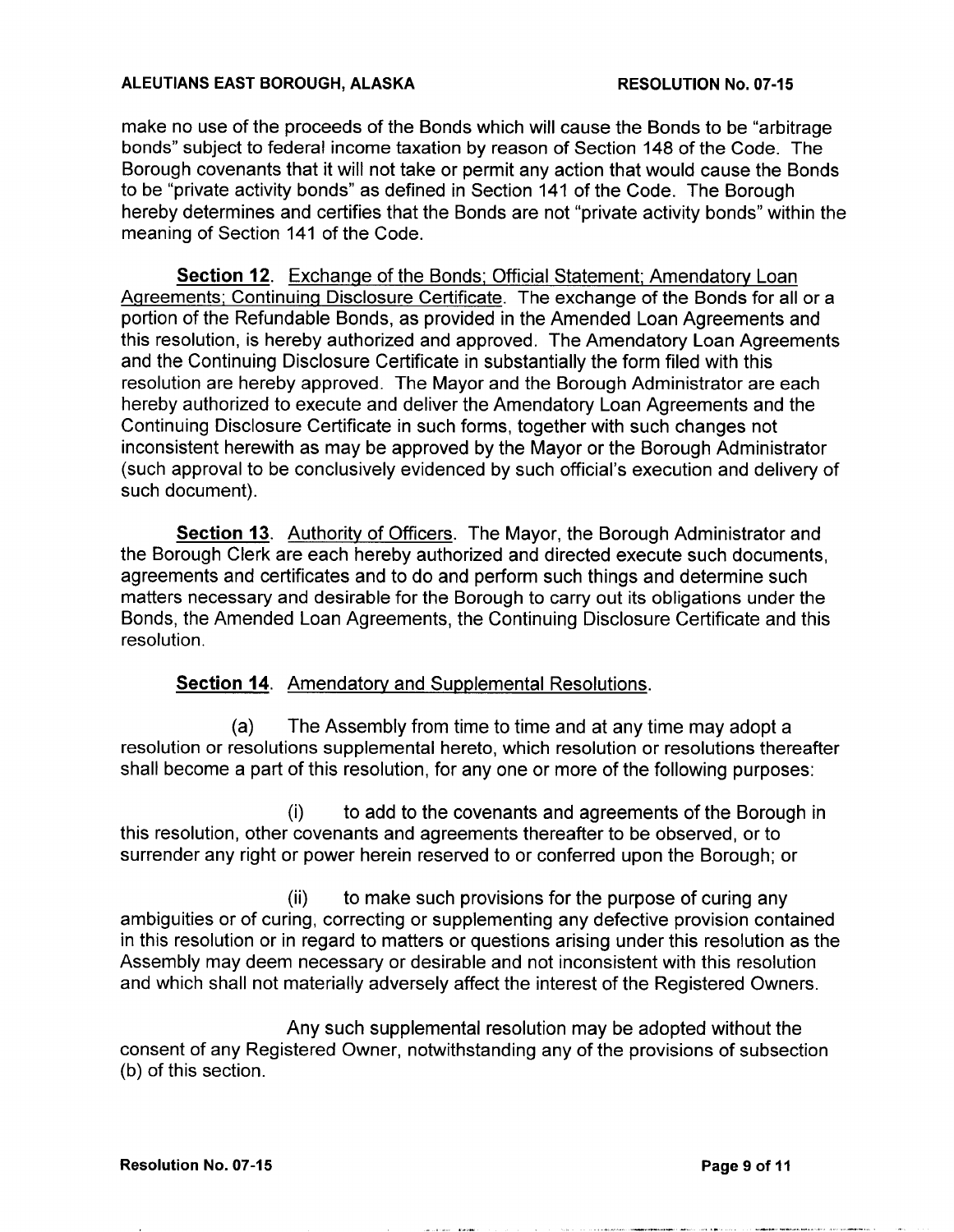(b) With the consent of the Registered Owners of not less than a majority in aggregate principal amount of the Bonds at the time outstanding, the Assembly may adopt <sup>a</sup> resolution or resolutions supplemental hereto for the purpose of adding any provisions to or changing in any manner or eliminating any of the provisions of this resolution or of any supplemental resolution; provided, however, that no such supplemental resolution shall:

 $(i)$  extend the stated maturity date of any of the Bonds, or reduce the amount or change the payment date of any principal installment, or reduce the rate of interest thereon, or extend the stated dates for payments of such interest, or reduce any prepayment price, without the consent of the Registered Owner of each Bond so affected: or

(ii) reduce the aforesaid percentage of Registered Owners required to approve any such supplemental resolution, without the consent of all Registered Owners of the Bonds then outstanding

It shall not be necessary for the consent of the Registered Owners under this subsection to approve the particular form of any proposed supplemental resolution, but it shall be sufficient if such consent approves the substance thereof.

 $(c)$  Upon the adoption of any supplemental resolution under this section, this resolution shall be deemed to be modified and amended in accordance therewith, and the respective rights, duties and obligations under this resolution of the Borough and all Registered Owners shall thereafter be subject in all respects to such modification and amendment, and all the terms and conditions of the supplemental resolution shall be deemed to be part of the terms and conditions of this resolution for any and all purposes

(d) Bonds executed and delivered after the execution of any supplemental resolution adopted under this section may bear a notation as to any matter provided for in such supplemental resolution, and if such supplemental resolution shall so provide, new Bonds modified so as to conform, in the opinion of the Borough, to any modification of this resolution contained in any such supplemental resolution may be prepared by the Borough and delivered without cost to the Registered Owners, upon surrender for cancellation of such Bonds in equal aggregate principal amounts.

Section 15. Defeasance. Payment of any Bonds may be provided for by the irrevocable deposit in trust of cash, noncallable Governmental Obligations or any combination thereof. The cash and the maturing principal and interest income on such Government Obligations, if any, must be sufficient and available without reinvestment to pay when due the principal, whether at maturity or upon fixed prepayment dates, of and interest on such Bonds. The cash and Government Obligations shall be held irrevocably in trust for the Registered Owners of such Bonds solely for the purpose of paying the principal or prepayment price of and interest on such Bonds as the same shall mature or become payable upon prepayment, and, if applicable, upon the giving of